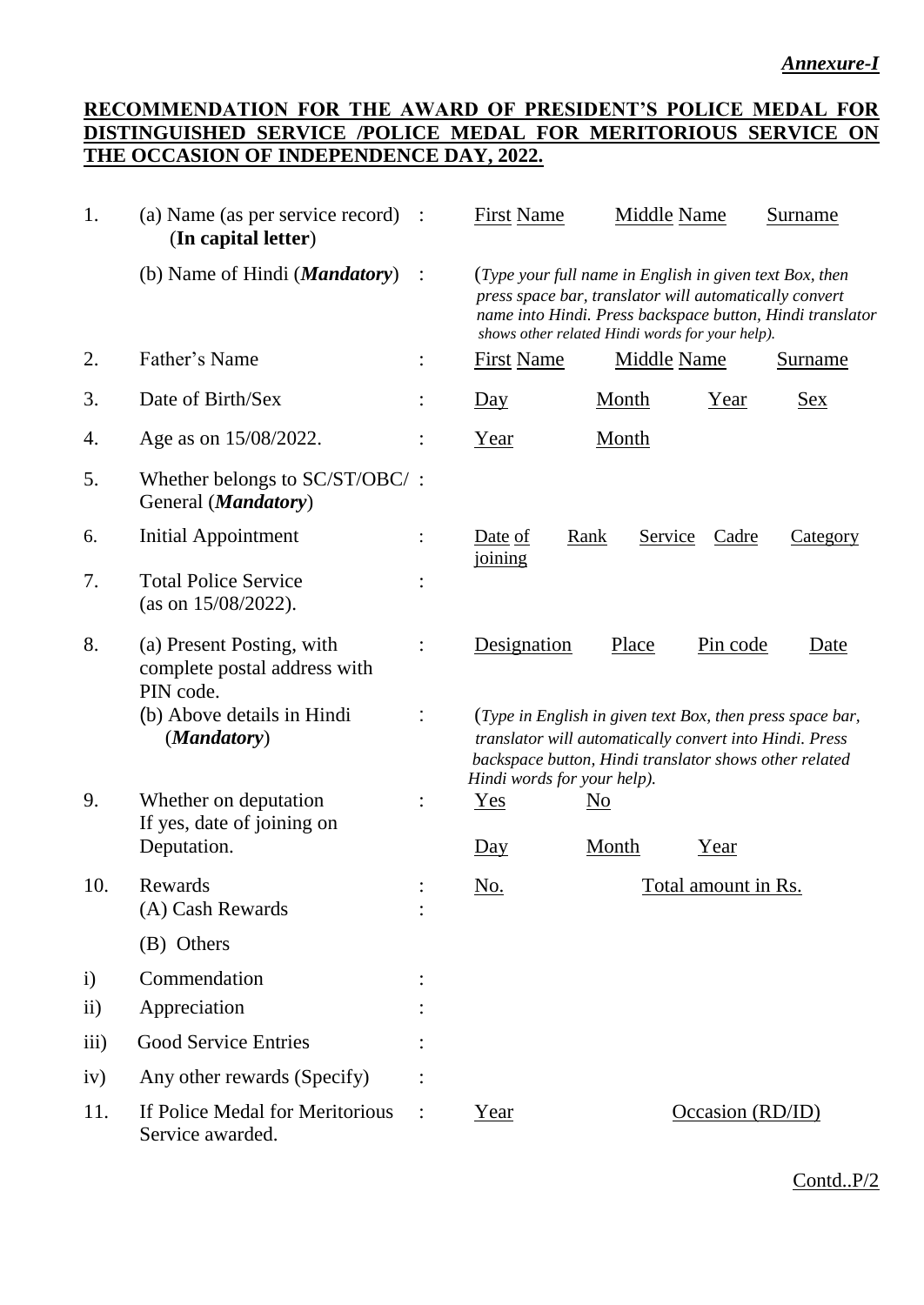# Page-2

| 12. | Punishment (s)                                                                                                                                                                                                                                                                                                                                                                                                                                                                                                                                                                                                                                                                                                                                    |                | <b>Details of Penalty</b><br>Year $(s)$                                                                                                                                                  |
|-----|---------------------------------------------------------------------------------------------------------------------------------------------------------------------------------------------------------------------------------------------------------------------------------------------------------------------------------------------------------------------------------------------------------------------------------------------------------------------------------------------------------------------------------------------------------------------------------------------------------------------------------------------------------------------------------------------------------------------------------------------------|----------------|------------------------------------------------------------------------------------------------------------------------------------------------------------------------------------------|
| 13. | <b>Medical Category (Mandatory)</b>                                                                                                                                                                                                                                                                                                                                                                                                                                                                                                                                                                                                                                                                                                               |                |                                                                                                                                                                                          |
| 14. | Details of any enquiry pending<br>against the officer                                                                                                                                                                                                                                                                                                                                                                                                                                                                                                                                                                                                                                                                                             | $\ddot{\cdot}$ |                                                                                                                                                                                          |
| 15. | Details of disciplinary proceedings<br>pending/contemplated against the<br>recommended, if any.                                                                                                                                                                                                                                                                                                                                                                                                                                                                                                                                                                                                                                                   | Year           | <b>Nature of Allegation</b><br><b>Present Status</b>                                                                                                                                     |
| 16. | Details of the court cases pending<br>against the recommended, if any.                                                                                                                                                                                                                                                                                                                                                                                                                                                                                                                                                                                                                                                                            | : <u>Year</u>  | Details of Charge<br><b>Present status</b>                                                                                                                                               |
| 17. | ACR Grading for last 10 years *<br>$(2011-2012$ to $2020-2021)$<br>In case of maximum 3 NIC, ACR grading<br>for last 13 years $*$<br>$(2008-2009 \text{ to } 2020-2021)$<br>(2009 to 2021 in case of ACR is given<br>as per Calendar year)<br>OS - Outstanding, VG - Very Good,<br>G – Good, AV-Average, NIC- Not<br>initiating Certificate, ADV-Adverse,<br>Ms- Missing, NA-Not available<br>*ACR gradings should be distinctly<br>indicated as Outstanding, Very Good,<br>Good, Average etc. wherever different<br>grading are applicable in different cadre,<br>the same should be converted by the<br>recommending organization into the<br>equivalent acceptable ACR grading<br>(viz OS, VG, G, AV) before forwarding<br>the recommendation. |                | Year<br>Grading<br>2008-2009<br>2009-2010<br>2010-2011<br>2011-2012<br>2012-2013<br>2013-2014<br>2014-2015<br>2015-2016<br>2016-2017<br>2017-2018<br>2018-2019<br>2019-2020<br>2020-2021 |
| 18. | ACR Gradings for last ten years<br>(in number)                                                                                                                                                                                                                                                                                                                                                                                                                                                                                                                                                                                                                                                                                                    |                | <u>OS VG G AV NIC ADV MS</u><br><u>NA</u>                                                                                                                                                |
| 19. | Email address ( <i>Mandatory</i> )                                                                                                                                                                                                                                                                                                                                                                                                                                                                                                                                                                                                                                                                                                                |                |                                                                                                                                                                                          |
| 20. | Mobile No. ( <i>Mandatory</i> )                                                                                                                                                                                                                                                                                                                                                                                                                                                                                                                                                                                                                                                                                                                   |                |                                                                                                                                                                                          |
|     | Brief description of work justifying award of Medal (No posting details)                                                                                                                                                                                                                                                                                                                                                                                                                                                                                                                                                                                                                                                                          |                |                                                                                                                                                                                          |

In order of importance (not exceeding 200 words each).

| Signature of Recommending Authority_______ |  |
|--------------------------------------------|--|
| Name                                       |  |
| Designation                                |  |
| Contact No. ___                            |  |
| Date                                       |  |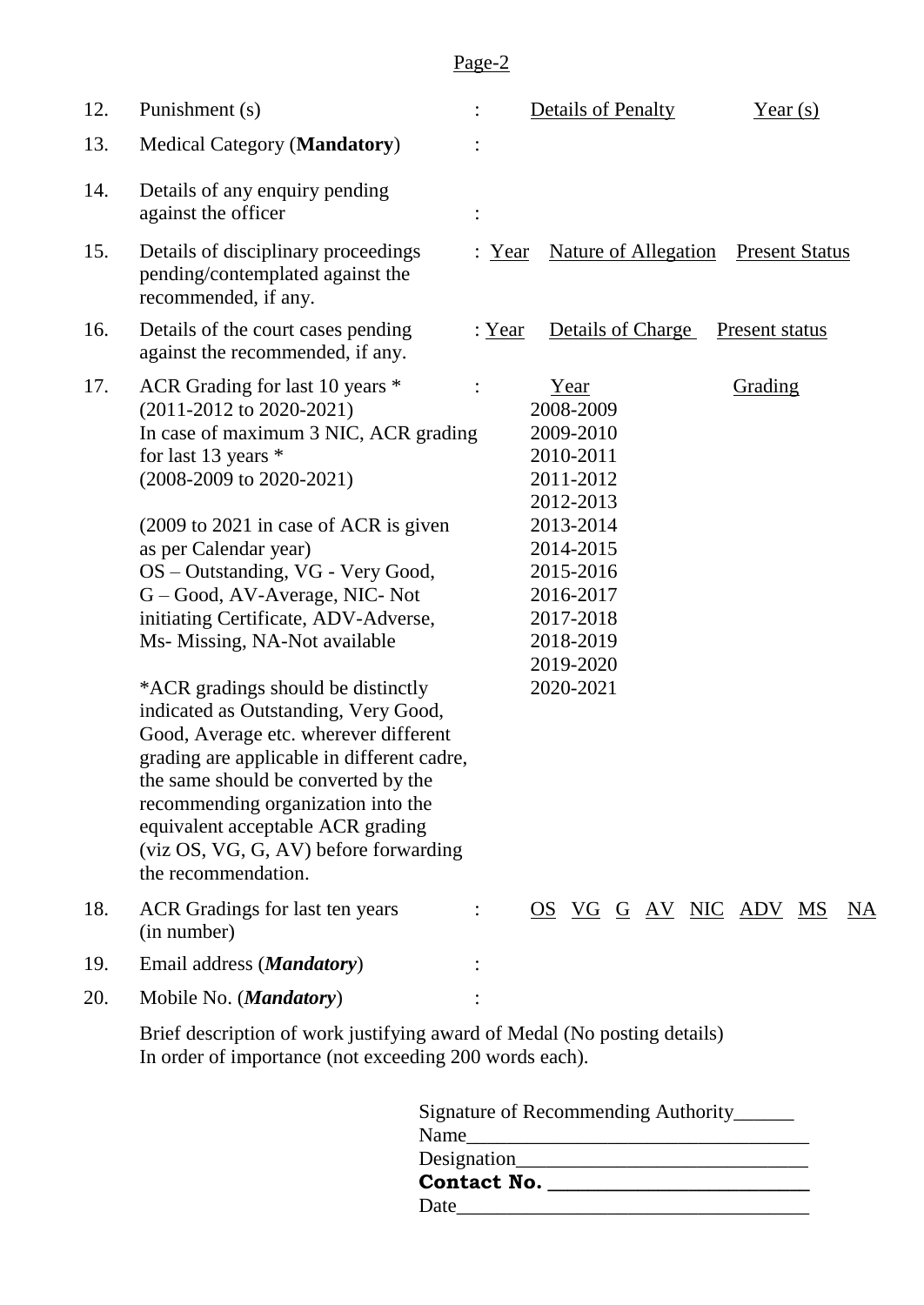# **INTEGRITY CERTIFICATE**

Certified that the Integrity of the following personnel of this organization recommended for award of President's Police Medal for Distinguished Service and Police Medal for Meritorious Service on the occasion of **Independence Day, 2022** is above suspicion and they were not concerned in any proceedings that were censured in a Court of Law:

# **President"s Police Medal for Distinguished Service**

| SI.         | <b>Name</b> | <b>Designation</b> |
|-------------|-------------|--------------------|
| No.         |             |                    |
|             |             |                    |
| <u>. . </u> |             |                    |

# **Police Medal for Meritorious Service**

| SI.<br>No.    | <b>Name</b> | <b>Designation</b> |
|---------------|-------------|--------------------|
|               |             |                    |
| ◠<br><u>.</u> |             |                    |
| ົ<br>J.       |             |                    |

2. It is further certified that no judicial or departmental proceedings are being contemplated/pending against him. Similarly, no vigilance case is pending/ contemplated against him. It is also certified that the officer recommended has not been given any major penalty or punishment in the period under review i.e. period from 2011-12 to 2020- 21.

3. It is also certified that character & antecedents of the above personnel have been duly verified and nothing adverse reported against him.

| <b>Signature of Recommending Authority</b> |
|--------------------------------------------|
| <b>Name</b>                                |
| Designation                                |
| <b>Date</b>                                |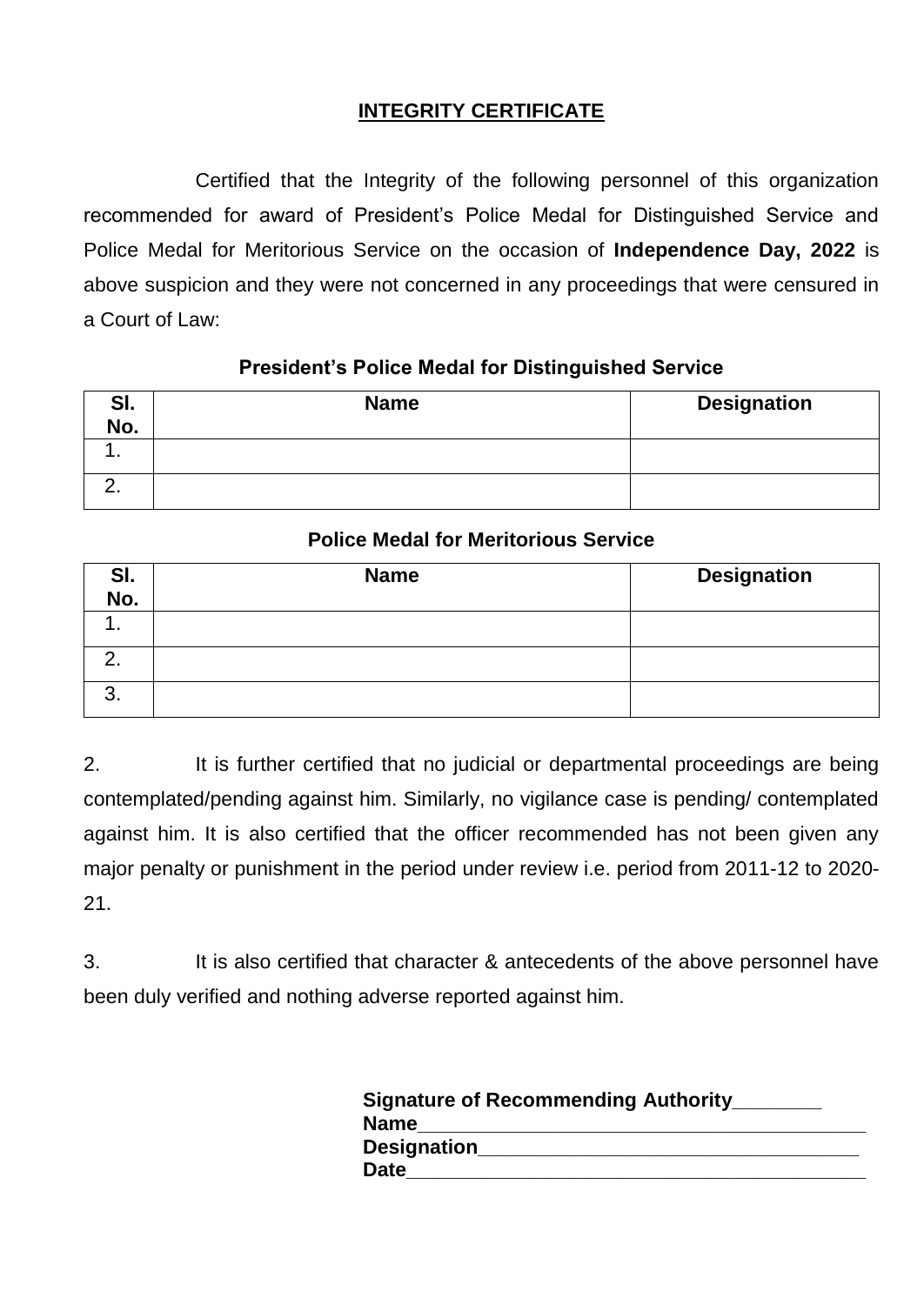## **CERTIFICATE**

It is certified that it has been checked and verified from the records of Shri/Smt. \_\_\_\_\_\_\_\_\_\_\_\_\_\_\_\_\_\_\_\_\_\_\_\_\_\_ Designation \_\_\_\_\_\_\_\_\_\_\_\_\_\_\_\_\_\_\_ and it is confirmed that he/she has not been earlier awarded the President's Police Medal for Distinguished Service /Police Medal for Meritorious Service for which he/she is being recommended.

| <b>Official Stamp</b> |  |
|-----------------------|--|
| Date                  |  |
| Designation _____     |  |
| Name of the Officer   |  |
| Signature             |  |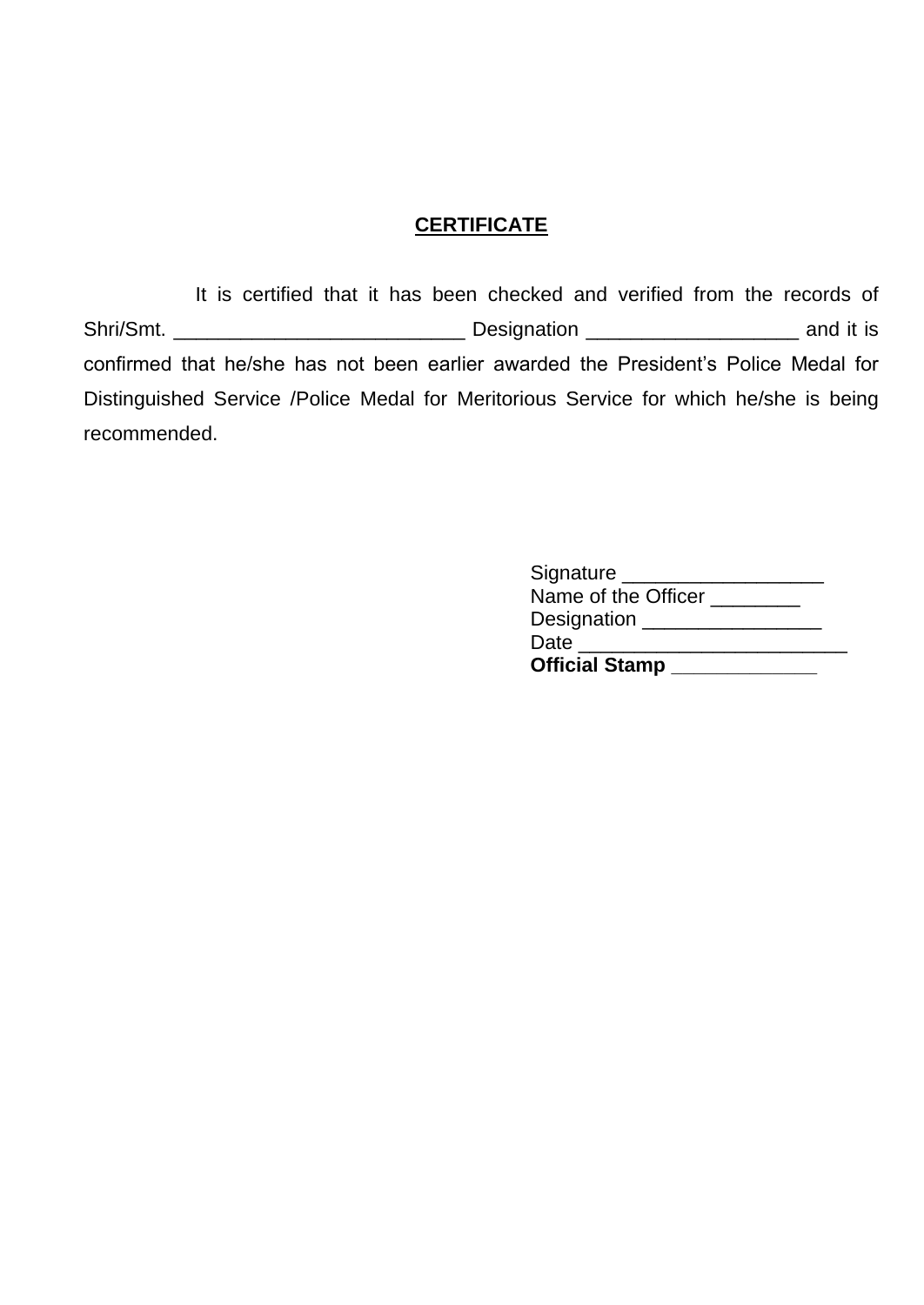# **PHYSICAL/ MEDICAL CERTIFICATE**

Certified that the following personnel of this organization recommended for award of President's Police Medal for Distinguished Service and Police Medal for Meritorious Service on the occasion of Independence Day, 2022 has awarded medical category as per their medical examination carried out by authorized Medical Officer/ Medical Board:

# **President"s Police Medal for Distinguished Service**

| SI.<br>No. | Name | <b>Father's Name</b> | Designation | Date of<br><b>Birth</b> | Category (*)<br>$(S-1/S-2/S-3/$<br>$S-4/S-5$ |
|------------|------|----------------------|-------------|-------------------------|----------------------------------------------|
|            |      |                      |             |                         |                                              |
|            |      |                      |             |                         |                                              |

# **Police Medal for Meritorious Service**

| SI.<br>No. | Name | Father's Name | Designation | Date of<br><b>Birth</b> | Category (*)<br>$(S-1/S-2/S-3/$<br>$S-4/S-5$ |
|------------|------|---------------|-------------|-------------------------|----------------------------------------------|
|            |      |               |             |                         |                                              |
|            |      |               |             |                         |                                              |

|             | Signature of Recommending Authority_______ |
|-------------|--------------------------------------------|
| Name        |                                            |
| Designation |                                            |
| Date        |                                            |

- NOTE 1. Medical category should be awarded as per guidelines for criteria of Physical/Medical fitness for awarding Police Medal to the Police Personnel.
- NOTE 2. Medical examination of the person should be carried out by the Medical Officer of State/Central Government/ Autonomous Body Hospital.
	- **SHAPE-I / SHAPE-2 / SHAPE-3 / SHAPE-4 / SHAPE-5**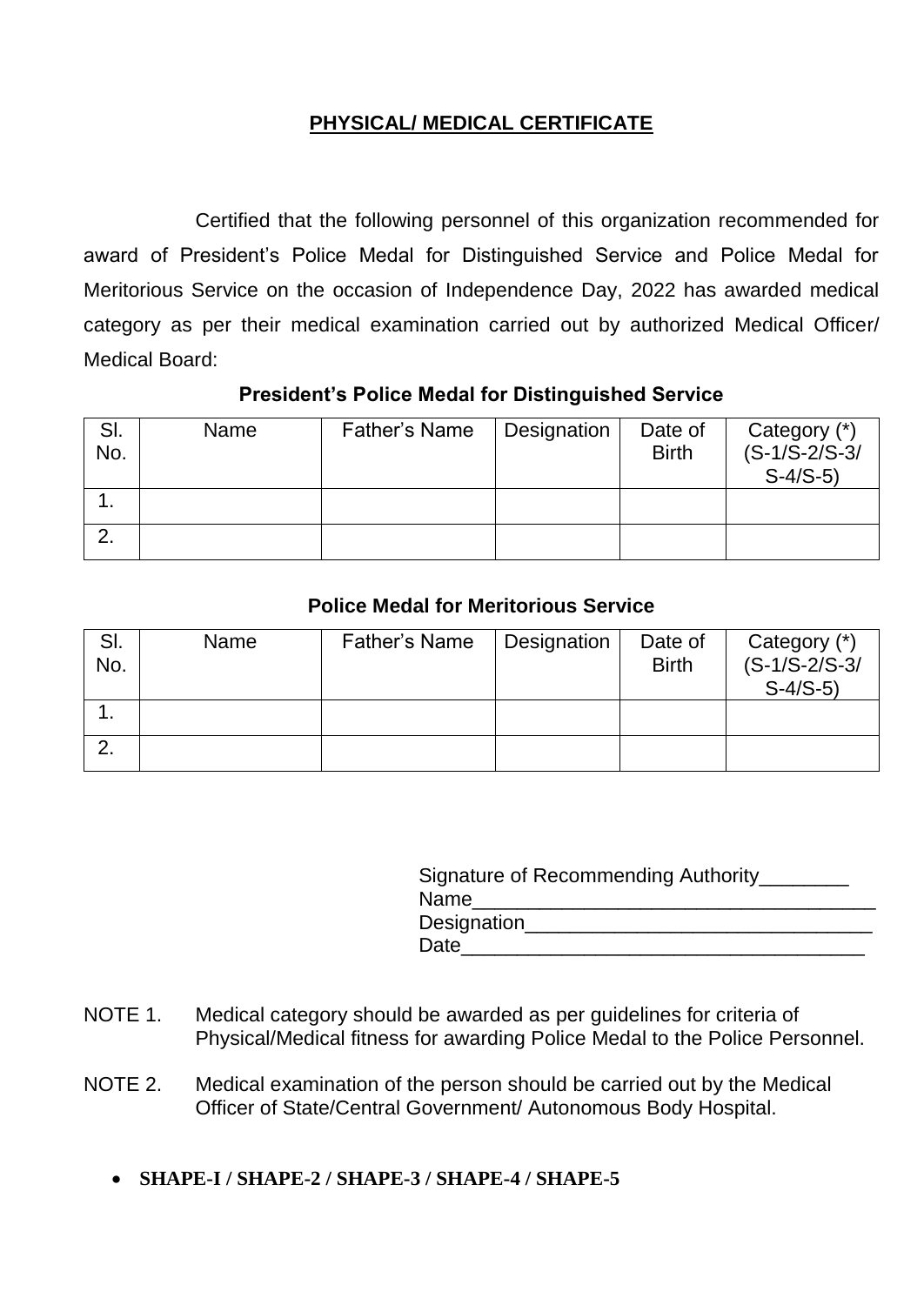# **Norms for award of President"s Police Medal for Distinguished Service and Police Medal for Meritorious Service.**

# **PRESIDENT"S POLICE MEDAL FOR DISTINGUISHED SERVICE**

The criterion for award of President's Police Medal for Distinguished Service are as follows:-

i)ACRs for the last 10 years are considered for award of Medal. **08 OS/VG out of which 05 must be outstanding** for PPM for Distinguished Service.

ii) The officer should not have earned any below VG ACR during the period under review.

iii) In case of Non Initiation Certificate (NIC), backward review upto 3 years may be done subject to the condition that minimum 1 ACR must be earned after NIC period.

*iv) Missing ACRs* **a. More than 1 missing ACR will lead to disqualification. b. Last year ACR should not be missing.** 

*v) Length of Service :-*- A minimum service of **25** years is required for all Police officers irrespective of rank and service. The States/UTs/CAPFs/CPOs are advised that while making recommendations for award of President's Police Medal for Distinguished Service to eligible officers, seniority **combined with professionalism** may be given priority. **Police officers not having clean image should not be recommended.**

vi) There should be minimum six years gap from the date of award of Police Medal for Meritorious Service for being eligible for this medal. In exceptional circumstances, where the award of IPM was delayed for reasons beyond the control of the officer and if such an officer has only one year of Service left for retirement, the gap of Six years may be relaxed upto 4 years in such cases of Police Officers provided they have a minimum of 8 OS/VG out of which **5 are Outstanding.**

vii) Minor penalty/censure should be counted only for review period i.e. only from the last thirteen (ten  $+$  three) years, and not for the whole service.

viii) Officer should be physically fit and must be in SHAPE-I category as notified by MHA vide letter No.11019/24/2017-PMA dated 28/09/2017. Relaxation for SHAPE-II category may be given in exceptional cases by CPAC.

ix) Annual verification: State Government/CAPFs/CPOs should send an annual report by  $31<sup>st</sup>$  January every year about ineligibility of any awardee on account of criteria prescribed under statutes and rules relating to medal.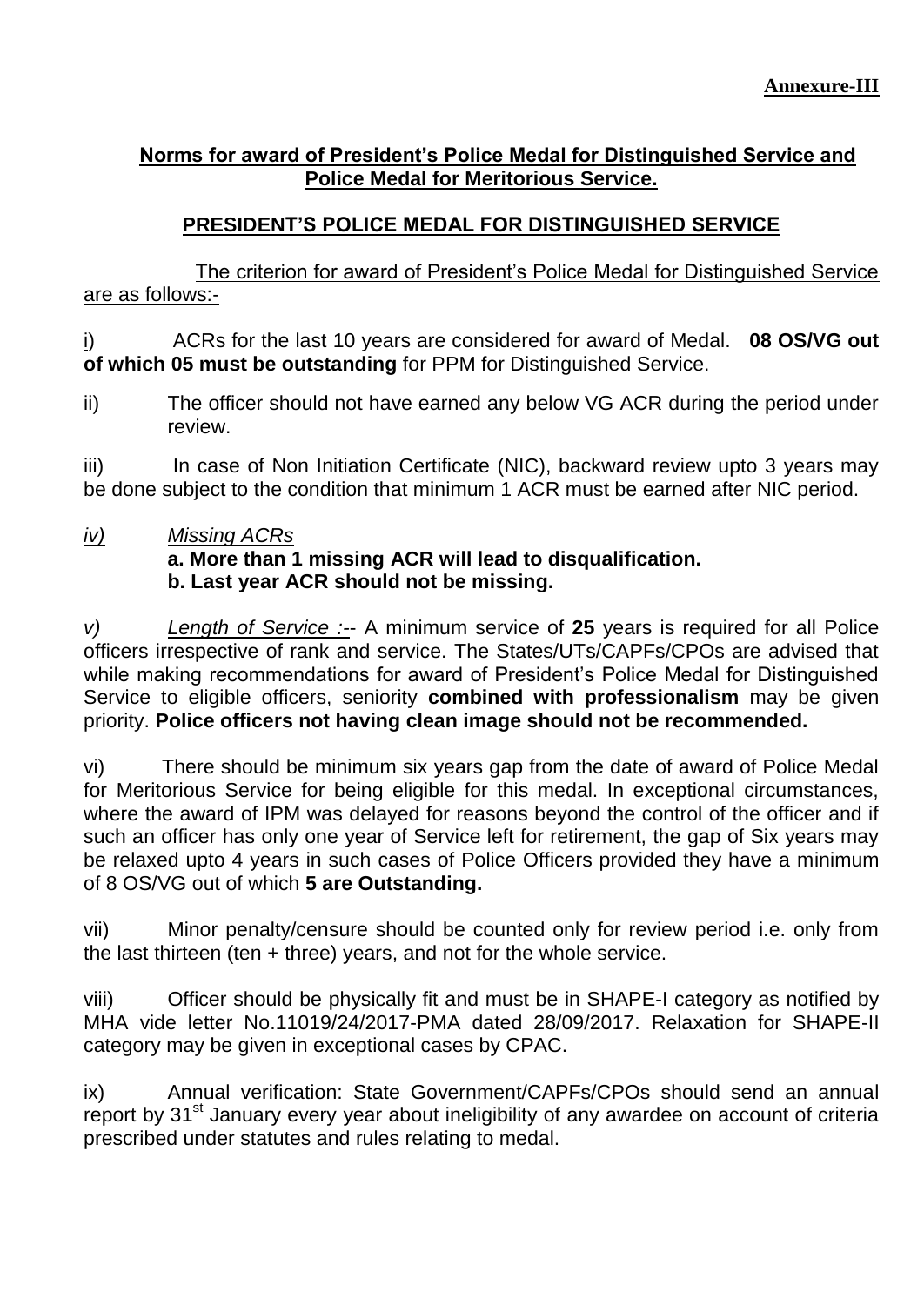# Page-2

x) Police Medal should not be awarded to more than 50% of the total strength of a Group 'A' service in each batch of the cadre including IPS. For counting 50% of the batch in each cadre, a block of five batches (starting from  $1<sup>st</sup>$  and  $6<sup>th</sup>$  year of every decade) be taken together.

xi) Other factors

#### *a) Equitable between ranks*  - Recommendations should be made from all ranks in due proportion.

## *b) Age*

 - Age is taken into consideration in the sense that other things remaining the same, older nominee is preferred vis-à-vis younger one.

## *c) SC/ST/Minorities/Woman*

 - Due attention is paid to accommodate candidates belonging to SC/ST, Woman and minorities.

## *d) Citation*

 *-* Reliance is made on the nature of the citation while screening.

#### *e) Verification*

- By IB/CBI/Vigilance Clearance/ Cadre clearance.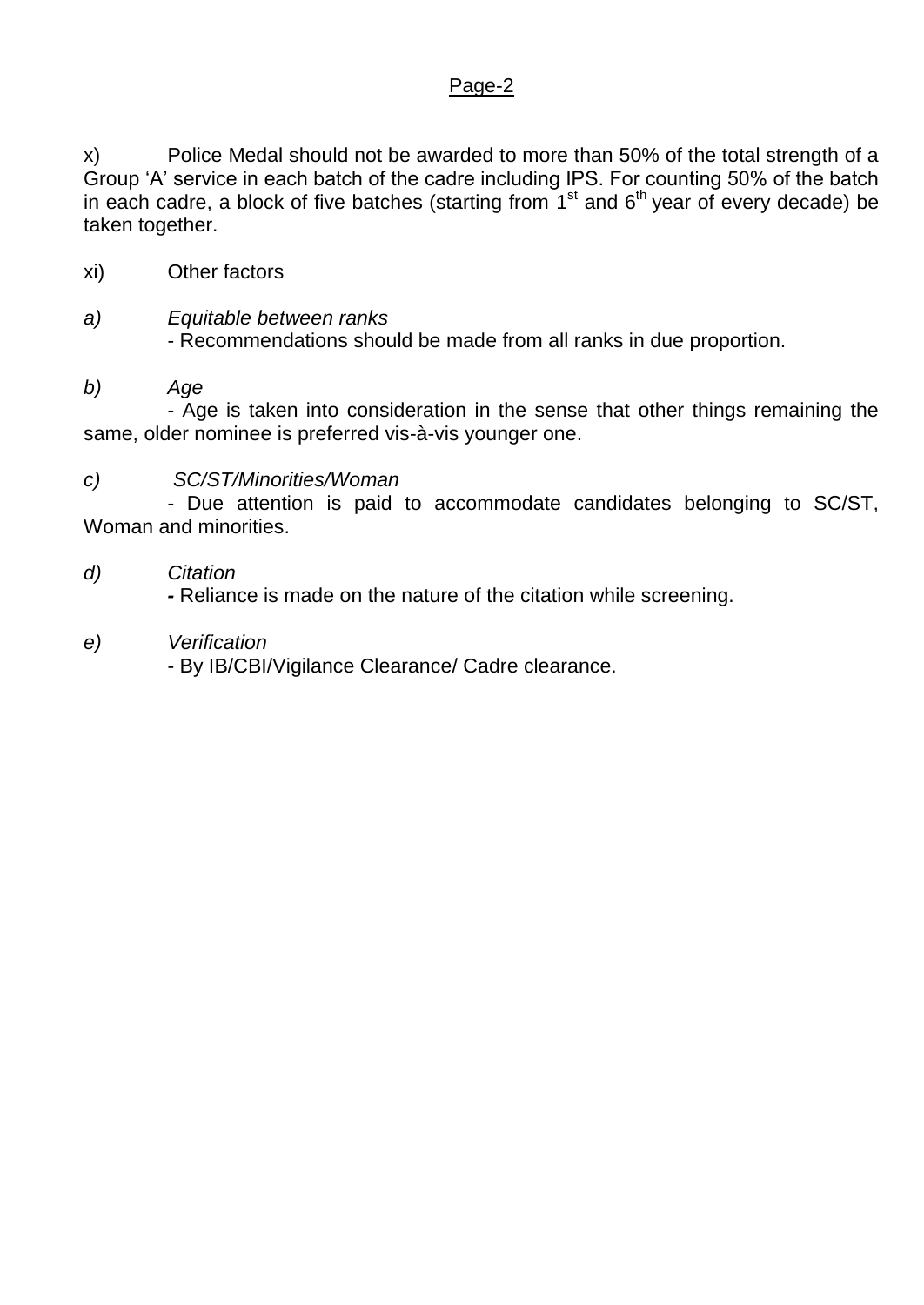# **POLICE MEDAL FOR MERITORIOUS SERVICE**

The criterion for award of Police Medal for Meritorious Service are as follows:-

i)ACRs for the available for the last 10 years are considered for award of Medal. **Minimum 08 VG and above and at least one Outstanding ACR**.

ii) The officer should not have earned any Average ACR during the period under review.

iii) In case of Non Initiation Certificate (NIC), backward review upto 3 years may be done subject to the condition that minimum 1 ACR must be earned after NIC period.

# iv) *Missing ACRs* **a. More than 1 missing ACR will lead to disqualification. b. Last year ACR should not be missing.**

*v) Length of Service:* A minimum service of **18** years is required for all Police officers irrespective of rank and service. The States/UTs/CAPFs/CPOs are advised that while making recommendations for award of Police Medal for Meritorious Services to eligible officers, seniority may be given priority.

vi) Minor penalty/censure should be counted only for review period i.e. only from the last thirteen (ten  $+$  three) years, and not for the whole service.

vii) Officer should be physically fit and must be in SHAPE-I category as notified by MHA vide letter No.11019/24/2017-PMA dated 28/09/2017. Relaxation for SHAPE-II category may be given in exceptional cases by CPAC.

viii) Annual verification: State Government/CAPFs/CPOs should send an annual report by 31<sup>st</sup> January every year about ineligibility of any awardee on account of criteria prescribed under statutes and rules relating to medal.

ix) Police Medal should not be awarded to more than 50% of the total strength of a Group 'A' service in each batch of the cadre including IPS. For counting 50% of the batch in each cadre, a block of five batches (starting from  $1<sup>st</sup>$  and  $6<sup>th</sup>$  year of every decade) be taken together.

- x) Other factors
- *a) Equitable between ranks*  - Recommendations should be made from all ranks in due proportion.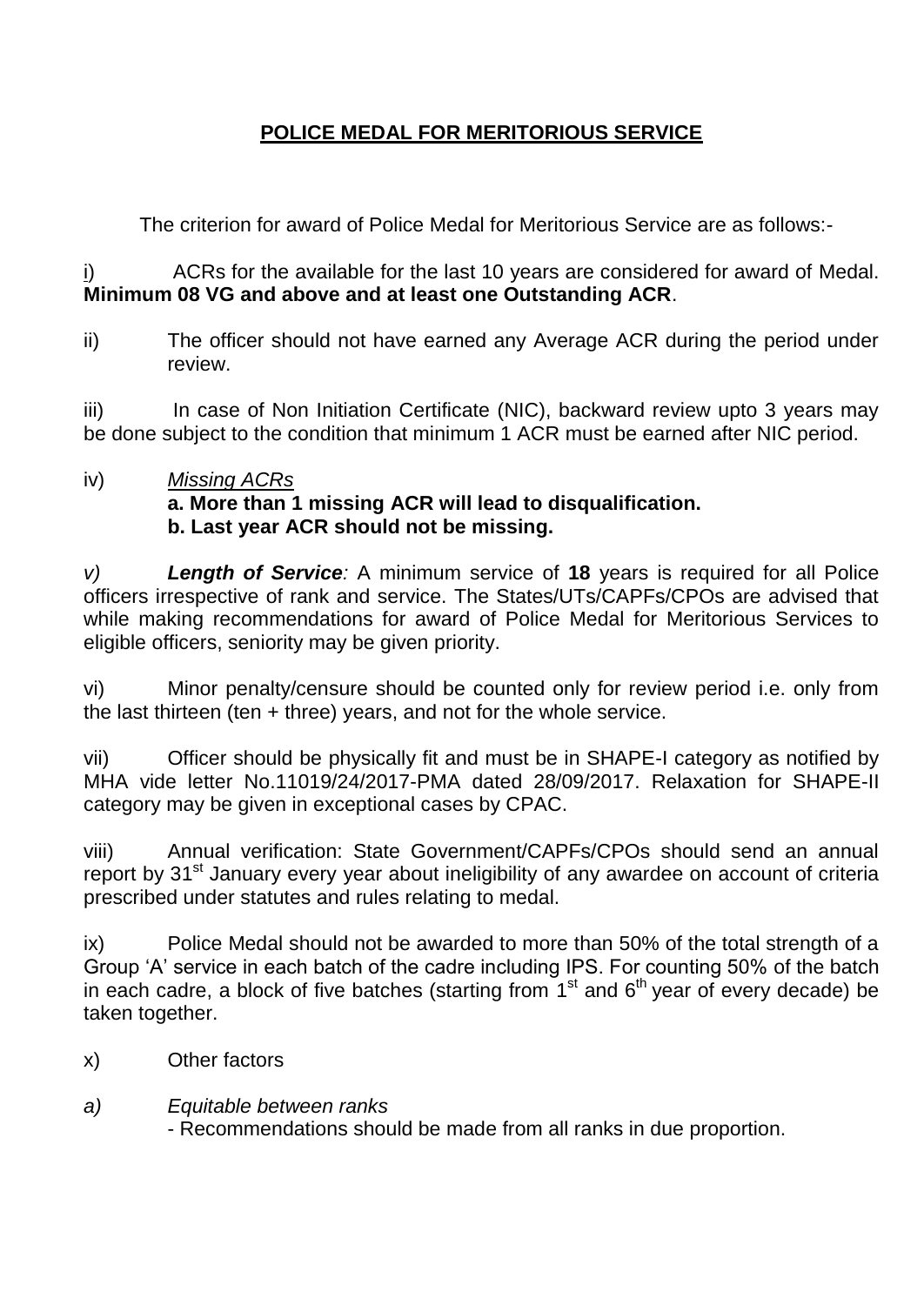# Page-2

*b) Age*

 - Age is taken into consideration in the sense that other things remaining the same, older nominee is preferred vis-à-vis younger one.

# *c) SC/ST/Minorities/Woman*

 - Due attention is paid to accommodate candidates belonging to SC/ST, Woman and minorities.

## *d) Citation*

 *-* Reliance is made on the nature of the citation while screening.

## *e) Verification*

- By IB/CBI/Vigilance Clearance/ Cadre clearance.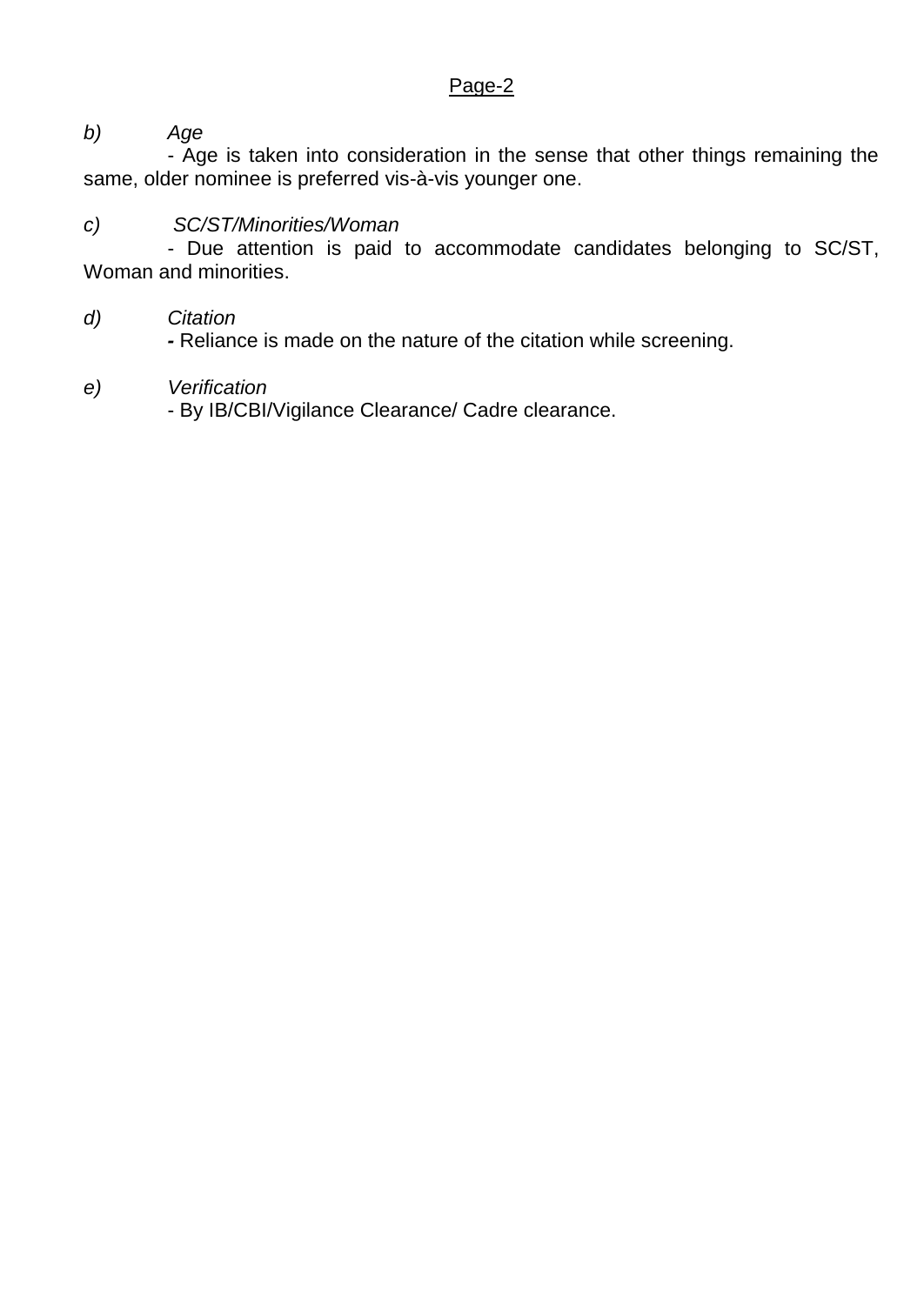## **APPENDICES**

#### **DECLARATION BY THE OFFICIAL TO BE EXAMINED FOR SHAPE CATEGORISATION**

| 1.  | Were you examined for any major ailment or<br>hospitalized during last one year?                                                                                                                                                      | Please record your answer: |
|-----|---------------------------------------------------------------------------------------------------------------------------------------------------------------------------------------------------------------------------------------|----------------------------|
| 2.  | Are you a patient of :<br>a. Hypertension (High Blood Pressure)<br>b. Ischaemic heart disease?<br>c. Diabetes Mellitus?<br>d. Chronic cough/Br. Asthma/COPD?<br>e. Epilepsy(Fits)<br>f. Persistent Headache<br>g. Mental instability? |                            |
| 3.  | Have you suffered from Giddiness at any time?                                                                                                                                                                                         |                            |
| 4.  | Have you suffered from Chest Pain/Palpitation?                                                                                                                                                                                        |                            |
| 5.  | Did you ever suffered from Tuberculosis?                                                                                                                                                                                              |                            |
| 6.  | Your (a) Appetite<br>(b) Sleep                                                                                                                                                                                                        |                            |
| 7.  | Smoking habit (If yes, no. of cigarettes per day)                                                                                                                                                                                     |                            |
| 8.  | Alcohol intake (If yes, average quantity per day)                                                                                                                                                                                     |                            |
| 9.  | Any accident/Injury/major surgery undergone so<br>far?                                                                                                                                                                                |                            |
| 10. | Have you been transferred recently or under<br>orders of transfer? If so your<br>a. Previous Unit<br>b. New Unit                                                                                                                      |                            |

It is further certified that the above facts stated by me are true to may best knowledge and belief. I have not suppressed any fact concerning my health condition ever in past and as is at present.

Date:

**Signature** Place: Name Rank

#### **EMPLOYEE CODE**:

Designation: Unit: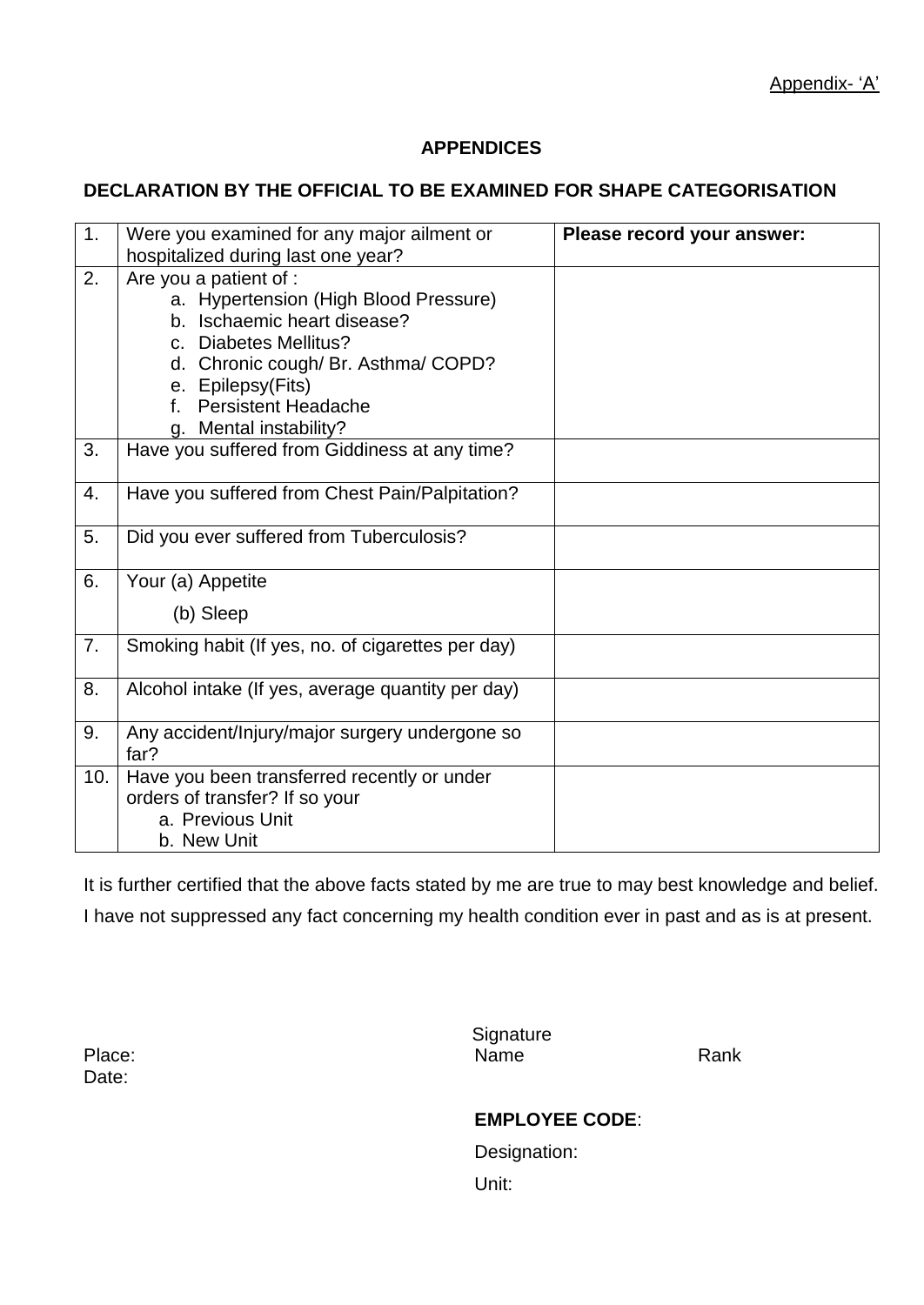## MEDICAL EXAMINATION PROFORMA FOR POLICE OFFICERS

- 1. Name:
- 2. ID No :
- 3. Age: 4. Sax : M/ F
- 5. Height (Cms): 6. Weight (Kg) : 7. Chest (Not for ladies)
	- Body mass Index:  $\blacksquare$ -On Full Inspiration:
- 8. Abdominal girth: 9. Trans- trochanteric 10. Ratio (8/9) : girth:

#### **S.** PSYCHOLOGICAL ASSESSMENT AS LAID DOWN

- i) Any past history of psychiatric illness, if so details:
- ii) Any history of breakdown/ outburst or taking wrong decisions, Indecisiveness leading to public reaction or castigation of civil authority.
- iii) History of any alcoholic/ drug abuse.
- iv) History of Head injury/ Infective/ metabolic en-cephalopathy.
- v) Objective Psychometric scale if any applied and result there of.:

#### H. HEARING

- i) Normal in both ears. v) Auroscopy-
- ii) Moderate defect in one ear. vi) Renriie's Test-
- iii) Partial defect in both ears. vii) Weber's Test-
- iv) Any other combinations. Viii) Audiometry (if indicated)

## **CATEGORISATION:** H-1/ H-2/ H-3

## **A.** APPENDAGES

- i) Upper limb
- ii) Lower limb
- iii) Any loss/ infirmity in any joint or part must be indicated in detail

| <b>CATEGORISATION:</b> |
|------------------------|
|------------------------|

**CATEGORISATION:** A-1(U), A-2(U), A-3(U) A-(L), A-2(L), A-3(L)

**CATEGORISATION:** S-1/ S-2/ S-3/ S-4/ S-5

- 
- 
-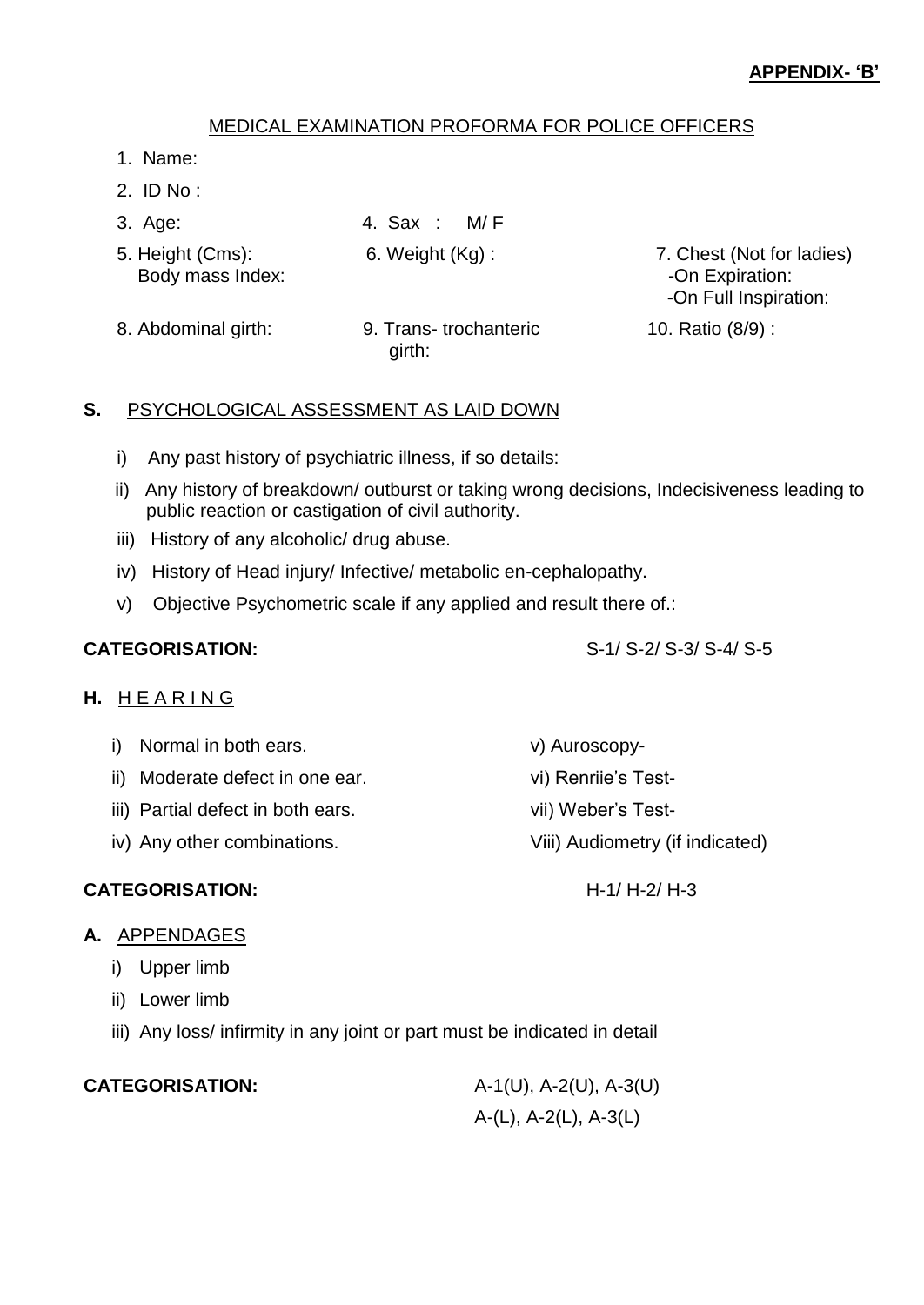# **P: PHYSICAL**

General examination:

Distance covered in 12 minutes run/ walk (Meters) :

| Body built<br>Tongue<br>Anaemia | BP(mm Hg)<br>Pulse/mt<br>Temp (c)                |                              |
|---------------------------------|--------------------------------------------------|------------------------------|
| Cyanosis<br><b>Icterus</b>      | Respiration                                      |                              |
| Oedema<br>Clubbing              |                                                  |                              |
| Koilonychia<br>Lymph glands:    | Tonsils                                          |                              |
| Palpable<br><b>JVP</b>          | Teeth/Denture:                                   |                              |
| <b>Thyroid</b><br>Spleen        | Throat<br>Liver                                  |                              |
| C.V.S.                          | of 45 years):                                    | E.C.G. (Required after age   |
| S 1<br>S <sub>2</sub>           | Urine exam (In all cases)<br>Hb % (in all cases) | Blood Sugar (If applicable): |

# **Murmur if any**

| R-System:    |                          |                                 |                                    |  |
|--------------|--------------------------|---------------------------------|------------------------------------|--|
|              | Any deformity of chest:  |                                 | Percussion                         |  |
|              | <b>Breath sounds</b>     |                                 | adventitious sounds                |  |
| C.N.S        | <b>Higher functions:</b> |                                 | Memory (Recent & Remote)           |  |
|              |                          |                                 | Intelligence                       |  |
|              |                          |                                 | Personality                        |  |
|              |                          |                                 | Orientation (time, place & person) |  |
| Cranial      | <b>Nerves</b>            |                                 |                                    |  |
|              | Meningeal Sign if any-   |                                 |                                    |  |
| Motor System |                          | <b>Nutrition of Muscles</b>     | wasting-                           |  |
|              |                          | Tone                            |                                    |  |
|              |                          | Coordination                    |                                    |  |
|              |                          | Abnormal movement/fasciculation |                                    |  |
|              |                          | Power                           |                                    |  |
|              |                          | <b>DTR</b>                      |                                    |  |
|              |                          | Plantar-                        | Abdominal & Cremasteric refl-      |  |
|              |                          | Cerebellar Sign Gower's Sign    |                                    |  |
|              |                          |                                 |                                    |  |